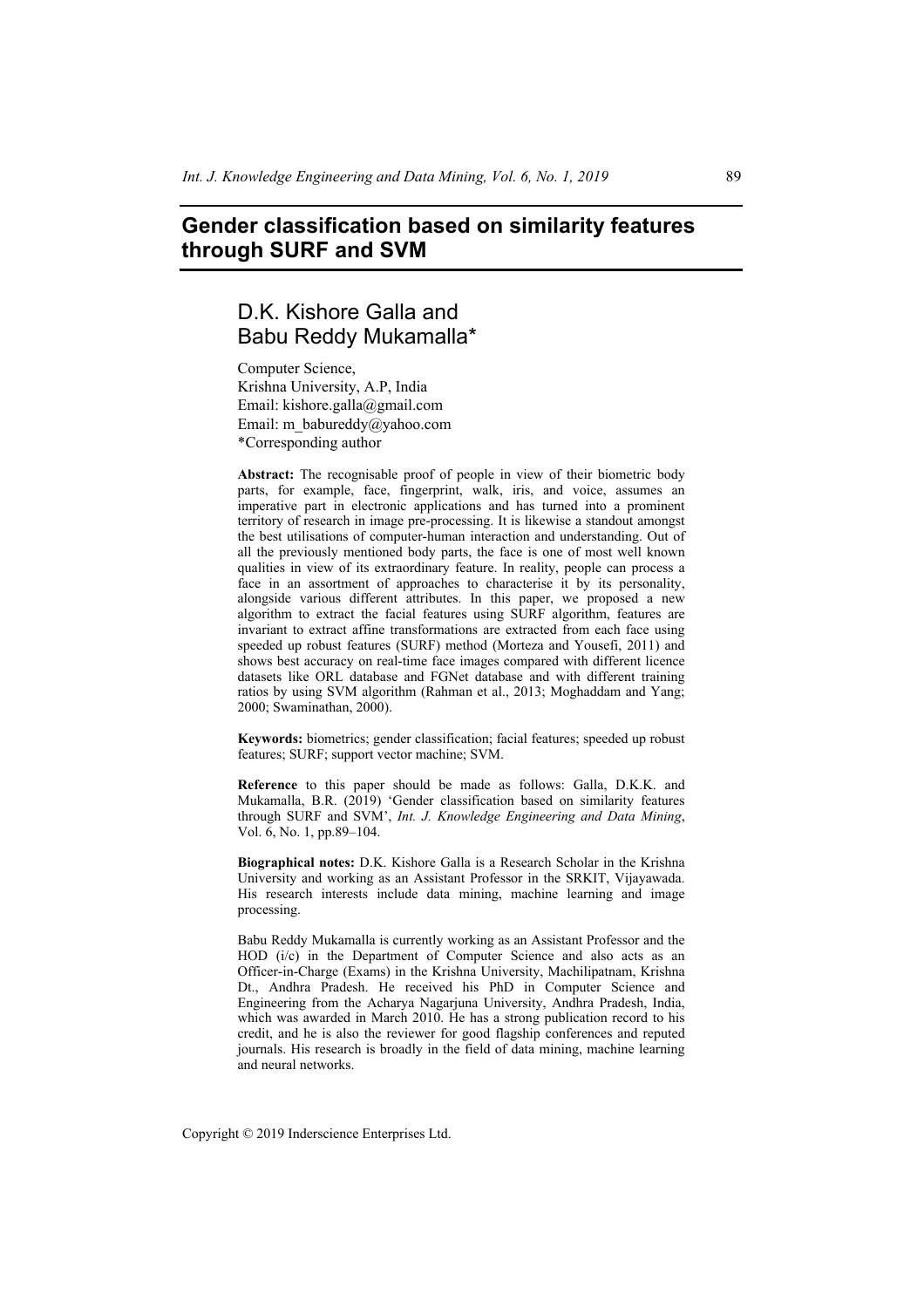This paper is a revised and expanded version of a paper entitled 'Analysis and prototype sequences of face recognition techniques in real-time picture processing' presented at KIIT University, Bhuabneswar, 14–15 October 2017.

# **1 Introduction**

Nowadays, all over the world a large amount of data being collected, stored in database/dataset for recognition and analysis. Classification (Kishore and Babu Reddy, 2018; Kishore, 2017) is a form of the data analysis that can be used for extracting models and predict categorical class labels. Gender identification and discrimination is both beneficial for psychological and computational areas. It is an attractive subject for psychology literature but very few methods have been introduced for learning.

#### **2 History**

Gollomb et al (Moghaddam and Yang, 2000) trained a fully connected two layer neutral networks SEXNET to identify full 30 faces, their experiment was to test 90 images (45 male and 45 female) giving error rate of 8.1%. Cottrell and Metcalfe also applied neural networks for face emotion and gender (Cerit et al., 2016) classification using 160,  $64 \times 64$  face image reduced from 4,096 of 40 with auto-encoder. These were sent as inputs to other training subjects resulted perfect. Brunelli (Moghaddam and Yang, 2000) and Poggio developed hyperBF networks which had two competing RBF network one for male another female using 16 geometric figures including pupil to eyebrow separation, eyebrow thickness and nose width. A dataset of 168 images (21 male and 21 female) have error rate of 21% using Golomb (Moghaddam and Yang, 2000) and Cottrell and Metcalfe, Tamura used multi-layer neural network to classify ender from face images at multiple resolutions (from  $32 \times 32$  to  $8 \times 8$  pixels) their experiments on 30 people was able to determine gender from  $8 \times 8$  images with error rate 7%. Wiskott used labelled graphs of 2D views to describe faces. The nodes are represented by wavelet based local jets and edges were labelled with distance vector similar to geometric features (Fazl-Ersi et al., 2014). They used a small set of modelled graphs of males and females to encode 'general face knowledge'. For each new face, new information was added in the dataset. The general majority of the nodes in the composite graph is used for classification. Seemanthini and Manjunath (2018) detecting the human objects in video and recognised using cluster segmentation approach for object detection and classification done by support vector machine (SVM) with 89.59% accuracy. Dhomne et al. (2018) automatic gender recognition by using VGGnet architecture and deep-CNN technique worked as neural system on unfiltered face images for gender recognition. Antipov et al. (2016) performed in embedded systems by using CNN model. Mansanet et al. (2016) use the local features for learning through deep networks. Parkhi et al. (2015) and Simonyan and Zisserman (2015) training phase implementation is different for recognition of objects through different layers by using VGG-face CNN model. It contains nearly five blocks. Bukar et al. (2016) automatic gender classification implemented by using supervised appearance model (SAM) with 92.50 percentage accuracy on HQ faces database,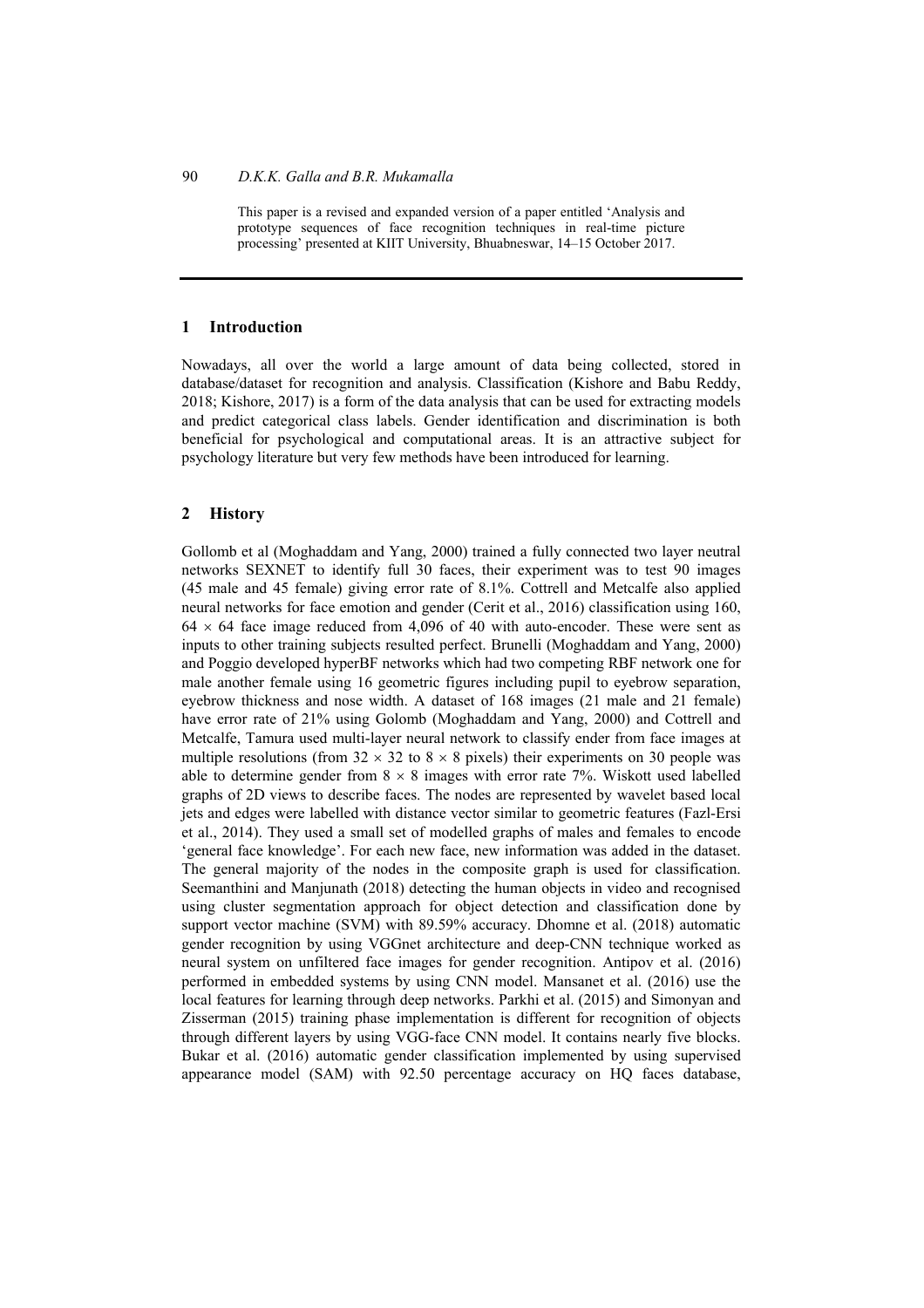75.70 percentage on Dartmouth database and 76.65 percentage on FGNET-AD database. In this paper also discuss about gender classification through different ages with different accuracies. Unnikrishnan et al. (2016) texture features are implemented grey level co-occurance matrix for calculate contrast, correlation, energy and homogeneity measurements for computing features. Here, SVM classifier and KNN used for gender classification. Afifia and Abdelhamed (2017) human recognise on foggy faces by using CNN with Ada-boost based. In this paper, gender recognition algorithm is applied on four different types of datasets those are labelled faces in the wild (LFW) images of groups dataset, face recognition technology (FERET), the specs on faces (SoF) dataset. Atallah et al. (2018) discuss about various classification algorithms with different accuracies. Ban and Yoon (2016) proposed GC using MCT-AdaBoost algorithm for gender classification on low resolution facial images with different datasets along with different accuracies. Here MCT-AdaBoost algorithm compared with algorithms those are SVM, PCA and LDA classifiers. Dileep and Dant (2018) proposed a new algorithm for fast with more accurately and effectively that algorithm is dependent on NN and three sigma control limits in a final level with 95% of success rate. Liew (2016) discussed on convolutional neural network, to reduce the number of levels and getting more accuracy on AT&T and SUMS databases. Khalifa et al. (2018) implement on FERET and UTD databases with different classification and feature extraction algorithms; those are histograms of oriented gradients (HOG), local binary patterns (LBP) for feature extraction, to combine these feature algorithms and k-nearest neighbour (k-NN) and SVM for gender classification. Here to analyse the results are trained by one type of dataset and utilise trained database to test the another dataset with different accuracies. Selvam and Muneeswaran (2017) estimate the face image location and the face region for recognition through local features of face. To implement RLBP algorithm for feature extraction and Adaboost for classification on LFW, FERET, Gallagher and children images. Kaur et al. (2017) also introduce the new algorithms for feature extraction and classification (Özbulak and Aytar, 2016) of human gender half face and full face images with 94 percentage of accuracy on FERET and FEI databases. Wang et al. (2017) discuss about gender classification (Ali et al., 2016; Wang et al., 2017) on GA face dataset with 90.33 percentage through SVM and pre-trained deep model algorithms. Deshpande and Ravishankar (2017) proposed an algorithm for face detection and recognition (Da'san et al., 2015) using principle component analysis and ANN techniques with 94 percentage of accuracy. Ramesh et al. (2017) proposed a snakes algorithm for face recognition on skin BGR dataset.

• *SURF feature extraction algorithm:* feature extraction (Al Mashagba, 2016) includes diminishing the measure of resources required to depict a large size of data. When performing analysis of complex information one of the significant issues comes from the quantity of variables included. Analysis with countless by and large requires a lot of memory and calculation control, likewise it might make a classification algorithm over fit to preparing samples and sum up inadequately to new samples. Feature extraction (Al Mashagba, 2016) is a general term for strategies for developing mixes of the variables to get around these issues while as yet representing the data with adequate accuracy. Bay and his colleagues are proposed the SURF algorithm (Jain et al., 2017). SIFT algorithm is similar functionality to SURF but, SERF reduces the complexity of computational. In SURF feature extraction algorithm to extract the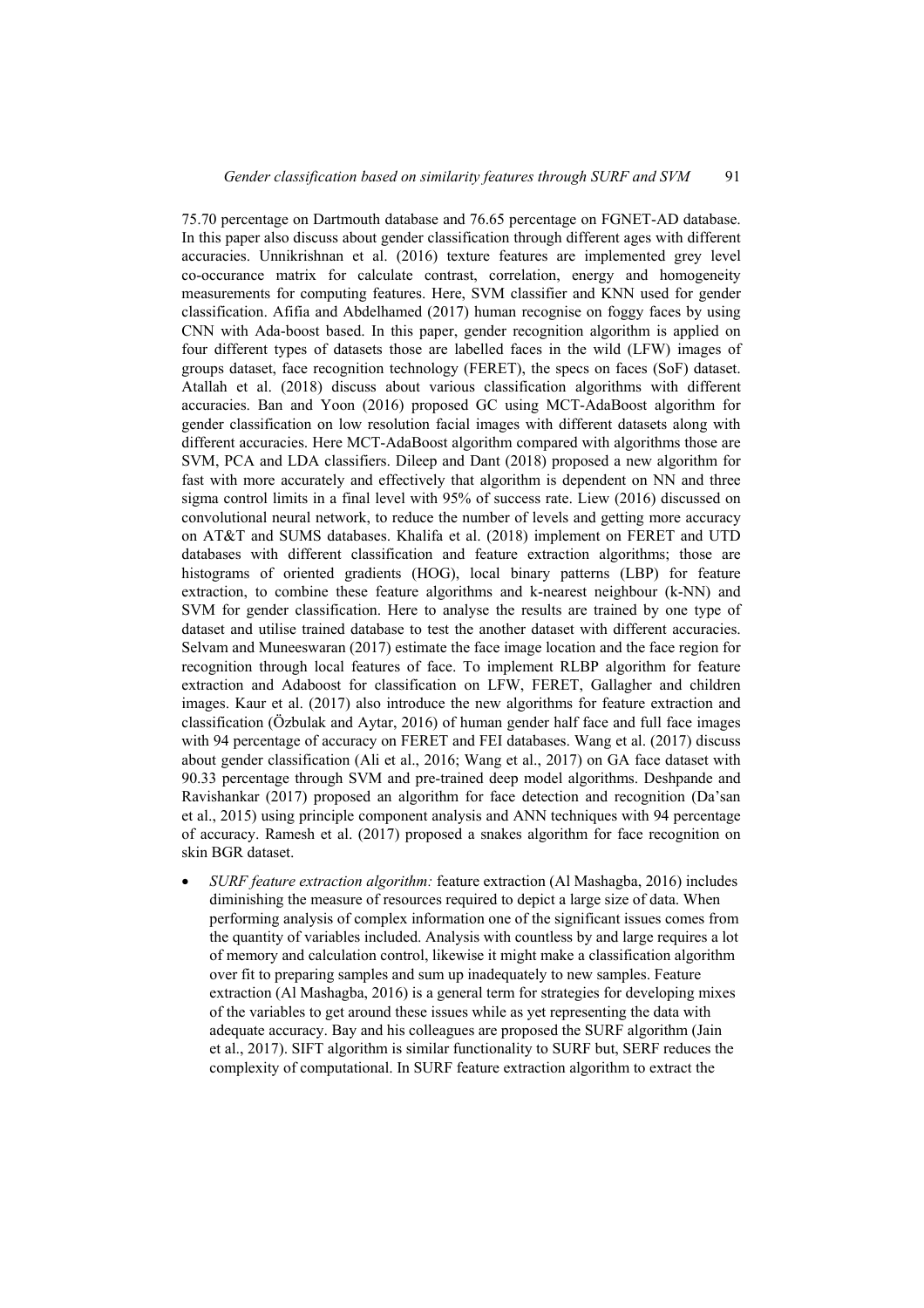features are corner points, edge points, key points and spot points (Jain et al., 2017) of the image.

*SVM*: it is a one type of machine learning algorithm that is supervised machine learning. It can be utilised for both classification and regression purposes. Nonetheless, it is for the most part utilised as a part of classification issues. In this algorithm, we plot every data as a point in n-dimensional space (where n is number of features you have) with the estimation of each feature being the estimation of a specific coordinate. It has been utilised in many number of classification applications of image.

# *2.1 Methodology*

Figure 1 shows about gender classification (Jia et al., 2017) on crop face images. In this methodology, facial recognition is done for training purpose and testing purpose. Features (Fazl-Ersi et al., 2014) are invariant to affine renovations are extracted from each face using 'speeded up robust features (SURF) method'. Those features are converted to visual-words; visual-word means the central point of the clustering features. Those training image visual words are stored in database. After training crop face images also extract the features and converted to visual-words and compared with existing database visual words and finally give the decision as male or female.

**Figure 1** Workflow of proposed gender classification system



#### *2.2 Experimental result*

The proposed algorithm implemented in MATLAB and applying on different datasets (Kishore and Babu Reddy, 2017) those are already existing datasets, i.e., ORL database and FGNet database and also applying on private database (Shan, 2012). In this paper, we utilise three different types of databases about the first database is ORL database contains totally 322 facial images in those images male images are 151 and female images are 171 from the 151 male images are divide only 58 images are trained images that means nearly 38% of images, female images are 62 trained images out-off 171 that means 37%, other images are used for testing. Second database is FGNet database contains totally 90 images out-off 90 images 46 images are female and 44 images are male images, clearly discuss about FGNet database divide three categories 0–15 years, 16–30 years and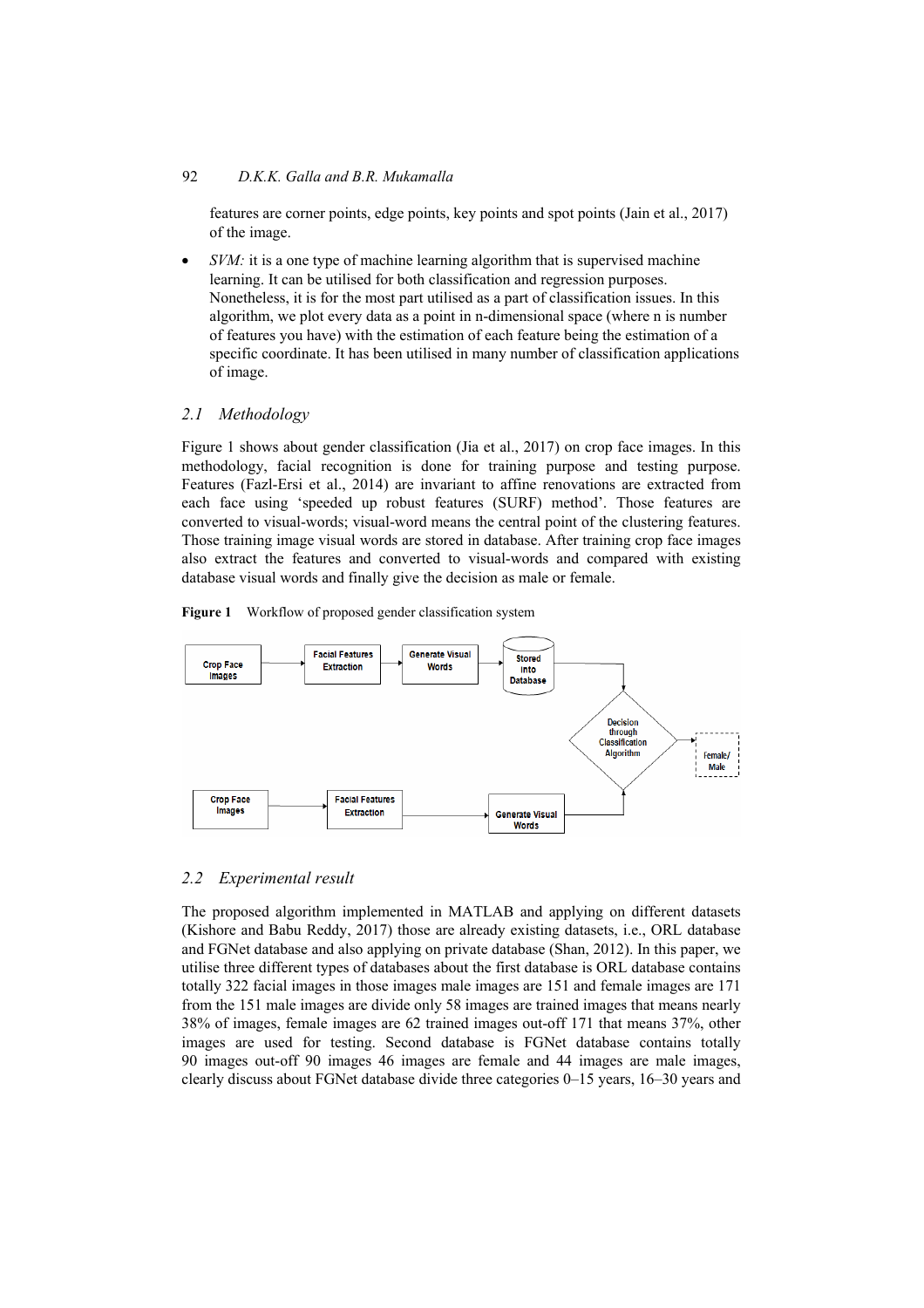31–50 years. In 0–15 years database contains totally 30 images out-off 20 female images and 10 male images.16–30 years database contains totally 30 images out-off 13 female images and 17 male images. 31–50 years database had totally 30 images out-off 13 female images and 17 male images. And finally private database contains totally 117 images out-off 73 images are female images and 54 images are male images. In private database, 40% of images used as trained images and another 60% used for testing images for testing.



Figure 2 ORL dataset sample images (male and female) (see online version for colours)

**Table 1** Classification of image as male with different training ratios using UCI database

| S. no. | Training<br>ratio (%)          | <b>Testing</b><br>ratio $(\%)$ | No. of extracted<br>features   | K-means clustering<br>no. of iterations | Avg. time for<br><i>iterations</i> (Sec) |
|--------|--------------------------------|--------------------------------|--------------------------------|-----------------------------------------|------------------------------------------|
| 1      | 10                             | 90                             | 184,320                        | 49                                      | 1.76                                     |
| 2      | 20                             | 80                             | 368,640                        | 26                                      | 4.01                                     |
| 3      | 30                             | 70                             | 552,960                        | 27                                      | 5.20                                     |
| 4      | 40                             | 60                             | 737,280                        | 31                                      | 7.39                                     |
| 5      | 50                             | 50                             | 952,320                        | 33                                      | 10.83                                    |
| 6      | 60                             | 40                             | 1,136,640                      | 15                                      | 11.28                                    |
| 7      | 70                             | 30                             | 1,320,960                      | 19                                      | 12.90                                    |
| 8      | 80                             | 20                             | 1,505,280                      | 29                                      | 14.70                                    |
| 9      | 90                             | 10                             | 1,689,600                      | 33                                      | 16.08                                    |
| S. no. | Predicted training<br>accuracy |                                | Predicted test<br>accuracy (%) | Average accuracy<br>(%)                 | <b>CCI/ICI</b>                           |
| 1      | 100                            |                                | 73                             | 86.5                                    | <b>CCI</b>                               |
| 2      | 92                             |                                | 76                             | 84                                      | <b>CCI</b>                               |
| 3      | 94                             |                                | 72                             | 83                                      | <b>CCI</b>                               |
| 4      | 85                             |                                | 82                             | 83.5                                    | <b>CCI</b>                               |
| 5      | 85                             |                                | 82.5<br>80                     |                                         | <b>CCI</b>                               |
| 6      | 84                             |                                | 81                             | 82.5                                    |                                          |
| 7      | 88                             |                                | 72                             | 80                                      | <b>CCI</b>                               |
| 8      | 89                             |                                | 79                             | 84                                      | <b>CCI</b>                               |
| 9      | 85                             |                                | 67                             | 76                                      |                                          |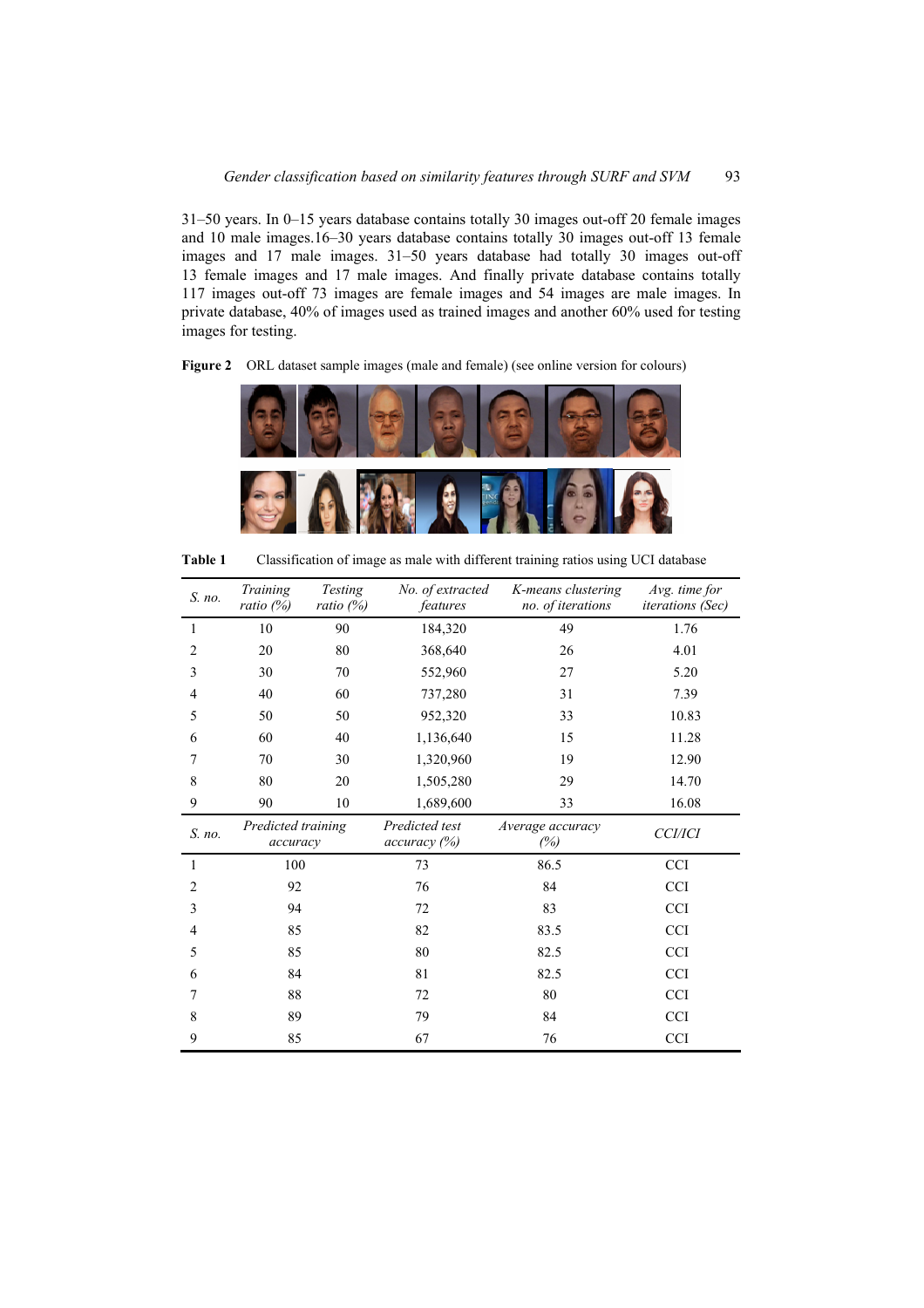| S. no.         | Training<br>ratio $(%)$        | Testing<br>ratio $(%)$ | No. of extracted<br>features   | K-means clustering<br>no. of iterations | Avg. time for<br>iterations (Sec) |
|----------------|--------------------------------|------------------------|--------------------------------|-----------------------------------------|-----------------------------------|
| $\mathbf{1}$   | 10                             | 90                     | 184,320                        | 27                                      | 1.72                              |
| 2              | 20                             | 80                     | 399,360                        | 28                                      | 3.77                              |
| 3              | 30                             | 70                     | 583,680                        | 19                                      | 5.48                              |
| $\overline{4}$ | 40                             | 60                     | 768,000                        | 17                                      | 7.64                              |
| 5              | 50                             | 50                     | 983,040                        | 27                                      | 9.76                              |
| 6              | 60                             | 40                     | 1,167,360                      | 20                                      | 11.71                             |
| 7              | 70                             | 30                     | 1,351,680                      | 24                                      | 15.47                             |
| 8              | 80                             | 20                     | 1,536,000                      | 19                                      | 14.28                             |
| 9              | 90                             | 10                     | 1,751,040                      | 33                                      | 16.65                             |
| S. no.         | Predicted training<br>accuracy |                        | Predicted test<br>accuracy (%) | Average accuracy<br>(%)                 | <b>CCI/ICI</b>                    |
| 1              | 100                            |                        | 68                             | 84                                      | CCI                               |
| $\overline{2}$ | 88                             |                        | 78                             | 83                                      | <b>CCI</b>                        |
| 3              | 87                             |                        | 73                             | 80                                      | <b>CCI</b>                        |
| $\overline{4}$ | 86                             |                        | 83                             | 84.5                                    | <b>CCI</b>                        |
| 5              | 86                             |                        | 74                             | 80                                      | <b>CCI</b>                        |
| 6              | 89                             |                        | 76                             | 82.5                                    | <b>CCI</b>                        |
| 7              | 85                             |                        | 76                             | 80.5                                    | <b>CCI</b>                        |
| 8              | 84                             |                        | 69                             | 76.5                                    | <b>CCI</b>                        |
| 9              | 88                             |                        | 92                             | 90                                      | <b>CCI</b>                        |

94 *D.K.K. Galla and B.R. Mukamalla* 

**Table 2** Classification of image as female with different training ratios using UCI database

**Figure 3** FGNet dataset sample images based on age (male and female), (a) 0–15 years (b) 16–30 years (c) 31–50 years (see online version for colours)



(a)



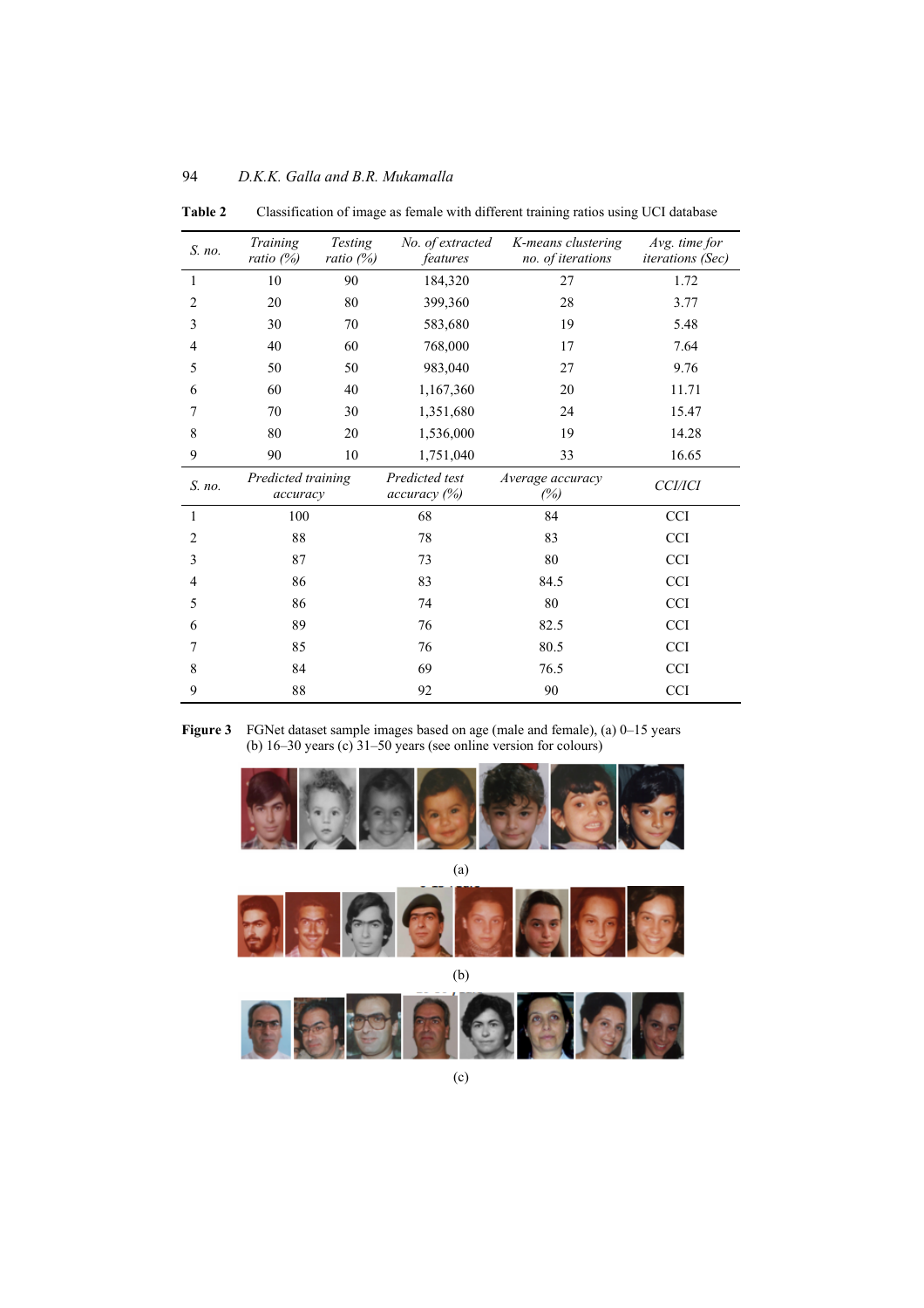About Tables 1 and 2 explained about gender classification accuracy based on training ratios of UCI Database images. Here, training ratio increased by 10% from 10% to 90% training database ratio. If training ratio increased automatically to increase the training images features and also increase the average time for iteration in secs, but predicted testing accuracy did not increase, because features are extracted from training database randomly. But general assumption increase the training database ratio then to increase the predicted test ratio and average accuracy ration also increases. But we observe in this experiment features are extractions are not dependence on human selected image's features. Table 2 another column is CCI/ICI, CCI means correctly classified instance per image, ICI means incorrectly classified instance per image. Finally, the average accuracy of male gender is 82.4% and female gender is 82.3% accuracy of all iterations from UCI Database through SVM classification algorithm (Cerit et al., 2016; Rahman et al., 2013; Moghaddam and Yang, 2000; Swaminathan, 2000).

| S. no.                   | Training ratio<br>(%)             | Testing<br>ratio (%)           | Gender | No. of extracted<br>features   | K-means clustering<br>no. of iterations |
|--------------------------|-----------------------------------|--------------------------------|--------|--------------------------------|-----------------------------------------|
| $\mathbf{1}$             | 10                                | 90                             | Female | 26,054                         | 24                                      |
| $\overline{2}$           | 20                                | 80                             | Female | 19,968                         | 34                                      |
| $\mathfrak{Z}$           | 30                                | 70                             | Female | 40,724                         | 22                                      |
| $\overline{4}$           | 40                                | 60                             | Female | 59,264                         | 29                                      |
| 5                        | 50                                | 50                             | Female | 75,654                         | 30                                      |
| 6                        | 10                                | 90                             | Male   | 5,914                          | 14                                      |
| 7                        | 20                                | 80                             | Male   | 15,898                         | 36                                      |
| 8                        | 30                                | 70                             | Male   | 39,698                         | 29                                      |
| 9                        | 40                                | 60                             | Male   | 57,940                         | 35                                      |
| 10                       | 50                                | 50                             | Male   | 63,852                         | 20                                      |
| S. no.                   | Avg. time for<br>iterations (Sec) | Predicted training<br>accuracy |        | Predicted test<br>accuracy (%) | Average accuracy<br>(%)                 |
| 1                        | 0.12                              |                                | 100    | 50                             | 75                                      |
| $\overline{2}$           | 0.21                              |                                | 100    | 75                             | 87.5                                    |
| 3                        | 0.42                              |                                | 100    | 65                             | 82.5                                    |
| $\overline{\mathcal{L}}$ | 0.57                              |                                | 100    | 63                             | 81.5                                    |
| 5                        | 0.81                              |                                | 100    | 83                             | 91.5                                    |
| 6                        | 0.12                              |                                | 100    | 67                             | 83.5                                    |
| 7                        | 0.16                              |                                | 100    | 50                             | 75                                      |
| 8                        | 0.39                              | 100                            |        | 70                             | 85                                      |
| 9                        | 0.56                              |                                | 100    | 75                             | 87.5                                    |
| 10                       | 0.64                              |                                | 100    | 83                             | 91.5                                    |

**Table 3** Classification of image as female or male with different training ratios using FGNet database (age between 0–15 years) (see online version for colours)

About Table 3 explained about gender classification accuracy based on training ratios of FGNet database images related to ages children (0–15 years), adult (16–31 years), old (31–50 years). Here explained about children (0–15 years) database, male and female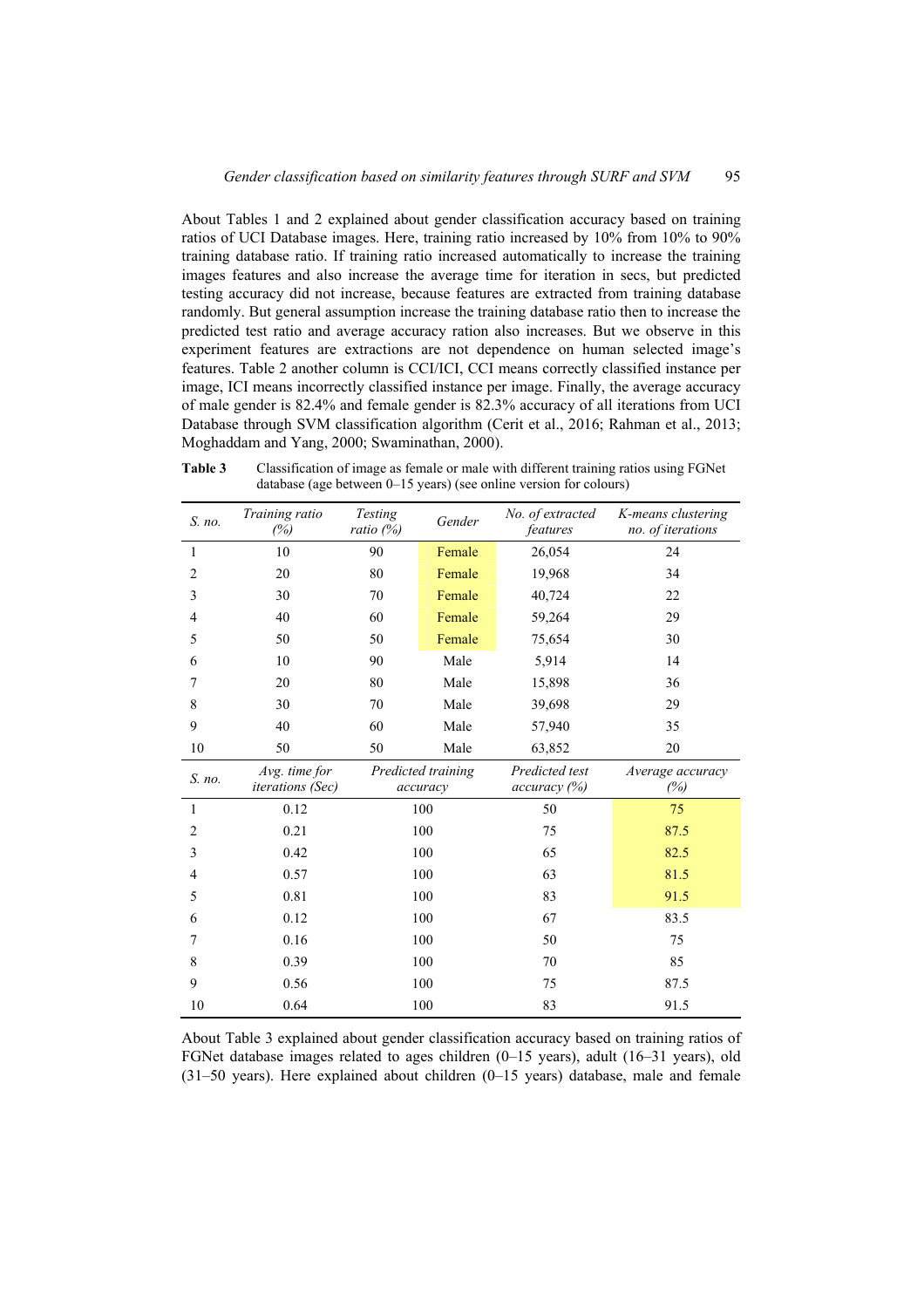training ratio increased by 10% from 10% to 50% training database ratio. If training ratio increased automatically to increase the training image features and also increase the average time for iteration in secs, but predicted testing accuracy did not increase, because features are extracted from training database randomly. But general assumption increase the training database ratio then to increase the predicted test ratio and average accuracy ration also increases. But we observe in this experiment features are extractions are not dependence on human selected image's features. Table 3 another column is CCI/ICI, CCI means correctly classified instance per image, ICI means incorrectly classified instance per image. Finally, the average accuracy of male gender is 84.5% and female gender is 83.6% accuracy of all iterations from FGNet database.

**Table 4** Classification of image as female or male with different training ratios using FGNet dataset (age in between 15–30 years) (see online version for colours)

| S. no. | Training ratio<br>(%)                    | Testing<br>ratio (%) | Gender                         | No. of extracted<br>features   | K-means clustering<br>no. of iterations |
|--------|------------------------------------------|----------------------|--------------------------------|--------------------------------|-----------------------------------------|
| 1      | 10                                       | 90                   | Female                         | 18,740                         | 19                                      |
| 2      | 20                                       | 80                   | Female                         | 20,564                         | 19                                      |
| 3      | 30                                       | 70                   | Female                         | 41,126                         | 42                                      |
| 4      | 40                                       | 60                   | Female                         | 41,452                         | 22                                      |
| 5      | 50                                       | 50                   | Female                         | 61,286                         | 21                                      |
| 6      | 10                                       | 90                   | Male                           | 18,740                         | 34                                      |
| 7      | 20                                       | 80                   | Male                           | 20,564                         | 19                                      |
| 8      | 30                                       | 70                   | Male                           | 40,602                         | 27                                      |
| 9      | 40                                       | 60                   | Male                           | 40,724                         | 27                                      |
| 10     | 50                                       | 50                   | Male                           | 62,016                         | 36                                      |
| S. no. | Avg. time for<br><i>iterations</i> (Sec) |                      | Predicted training<br>accuracy | Predicted test<br>accuracy (%) | Average accuracy<br>(%)                 |
| 1      | 0.20                                     | 100                  |                                | 100                            | 100                                     |
| 2      | 0.21                                     |                      | 100                            | 75                             | 87.5                                    |
| 3      | 0.42                                     |                      | 100                            | 100                            | 100                                     |
| 4      | 0.41                                     |                      | 100                            | 83                             | 91.5                                    |
| 5      | 0.61                                     |                      | 100                            | 75                             | 87.5                                    |
| 6      | 0.21                                     |                      | 100                            | 50                             | 75                                      |
| 7      | 0.21                                     | 100                  |                                | 88                             | 94                                      |
| 8      | 0.44                                     | 100                  |                                | 67                             | 83.5                                    |
| 9      | 0.40                                     |                      | 100                            | 83                             | 91.5                                    |
| 10     | 0.67                                     |                      | 100                            | 100                            | 100                                     |

About Tables 4 and 5 explained about gender classification accuracy based on training ratios of FGNet database images related to ages children (0–15 years), adult (16–31 years), old (31–50 years). Here explained about adult database (16–31 years), old (31–50 years), male and female training ratio increased by 10% from 10% to 50% training database ratio. If training ratio increased automatically to increase the training image features and also increase the average time for iteration in secs, but predicted testing accuracy did not increase, because features are extracted from training database randomly. But general assumption increase the training database ratio then to increase the predicted test ratio and average accuracy ration also increases. But we observe in this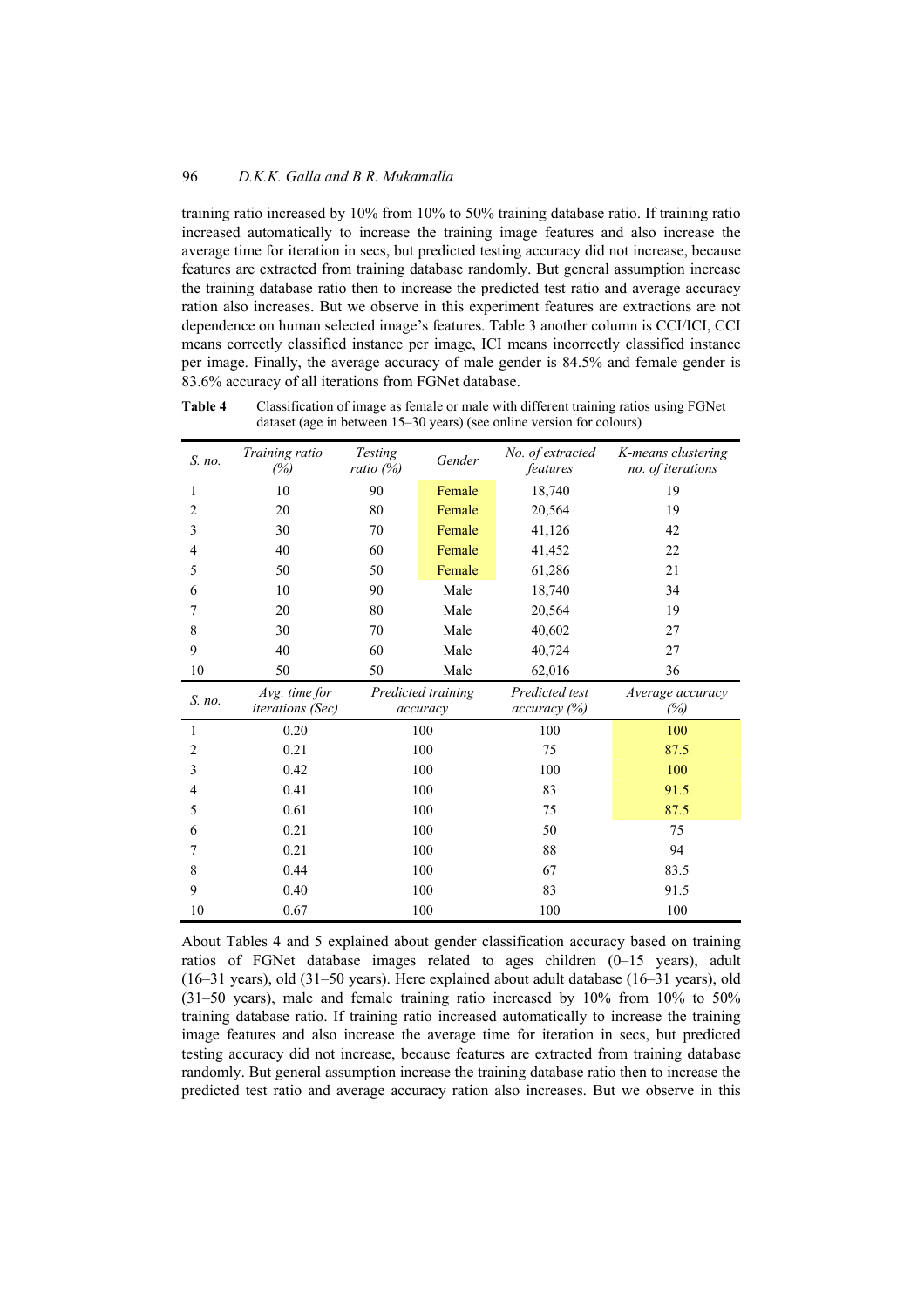experiment features are extractions are not dependence on human selected image's features. Table 5 another column is CCI/ICI, CCI means correctly classified instance per image, ICI means incorrectly classified instance per image. Finally, the average accuracy of male gender (Yu et al., 2009; Mäkinen and Raisamo, 2008) is 88.8% and female gender is 93.3% accuracy of all iterations from FGNet adult database and the average accuracy of male gender is 81.7% and female gender is 80.1% accuracy of all iterations from FGNet old database.

| S. no.         | Training ratio<br>(%)             | Testing<br>ratio $(\%)$ | Gender                         | No. of extracted<br>features   | K-means clustering<br>no. of iterations |
|----------------|-----------------------------------|-------------------------|--------------------------------|--------------------------------|-----------------------------------------|
| 1              | 10                                | 90                      | Female                         | 20,160                         | 17                                      |
| $\overline{2}$ | 20                                | 80                      | Female                         | 15,840                         | 34                                      |
| 3              | 30                                | 70                      | Female                         | 39,860                         | 21                                      |
| $\overline{4}$ | 40                                | 60                      | Female                         | 38,860                         | 27                                      |
| 5              | 50                                | 50                      | Female                         | 59,980                         | 20                                      |
| 6              | 10                                | 90                      | Male                           | 15,840                         | 25                                      |
| 7              | 20                                | 80                      | Male                           | 20,160                         | 30                                      |
| 8              | 30                                | 70                      | Male                           | 37,306                         | 38                                      |
| 9              | 40                                | 60                      | Male                           | 37,140                         | 34                                      |
| 10             | 50                                | 50                      | Male                           | 62,188                         | 27                                      |
| S. no.         | Avg. time for<br>iterations (Sec) |                         | Predicted training<br>accuracy | Predicted test<br>accuracy (%) | Average accuracy<br>(%)                 |
| 1              | 0.21                              |                         | 100                            | 38                             | 69                                      |
| $\overline{2}$ | 0.17                              |                         | 100                            | 66                             | 83                                      |
| 3              | 0.40                              |                         | 100                            | 67                             | 83.5                                    |
| $\overline{4}$ | 0.38                              |                         | 100                            | 55                             | 77.5                                    |
| 5              | 0.59                              |                         | 100                            | 75                             | 87.5                                    |
| 6              | 0.17                              |                         | 100                            | 75                             | 87.5                                    |
| 7              | 0.21                              |                         | 100                            | 50                             | 75                                      |
| 8              | 0.36                              |                         | 100                            | 67                             | 83.5                                    |
| 9              | 0.38                              |                         | 100                            | 50                             | 75                                      |
| 10             | 0.69                              |                         | 100                            | 75                             | 87.5                                    |

**Table 5** Classification of image as female or male with different training ratios using FGNet Dataset (age in between 31–50 years) (see online version for colours)

**Figure 4** Private dataset sample images (male and female) (see online version for colours)

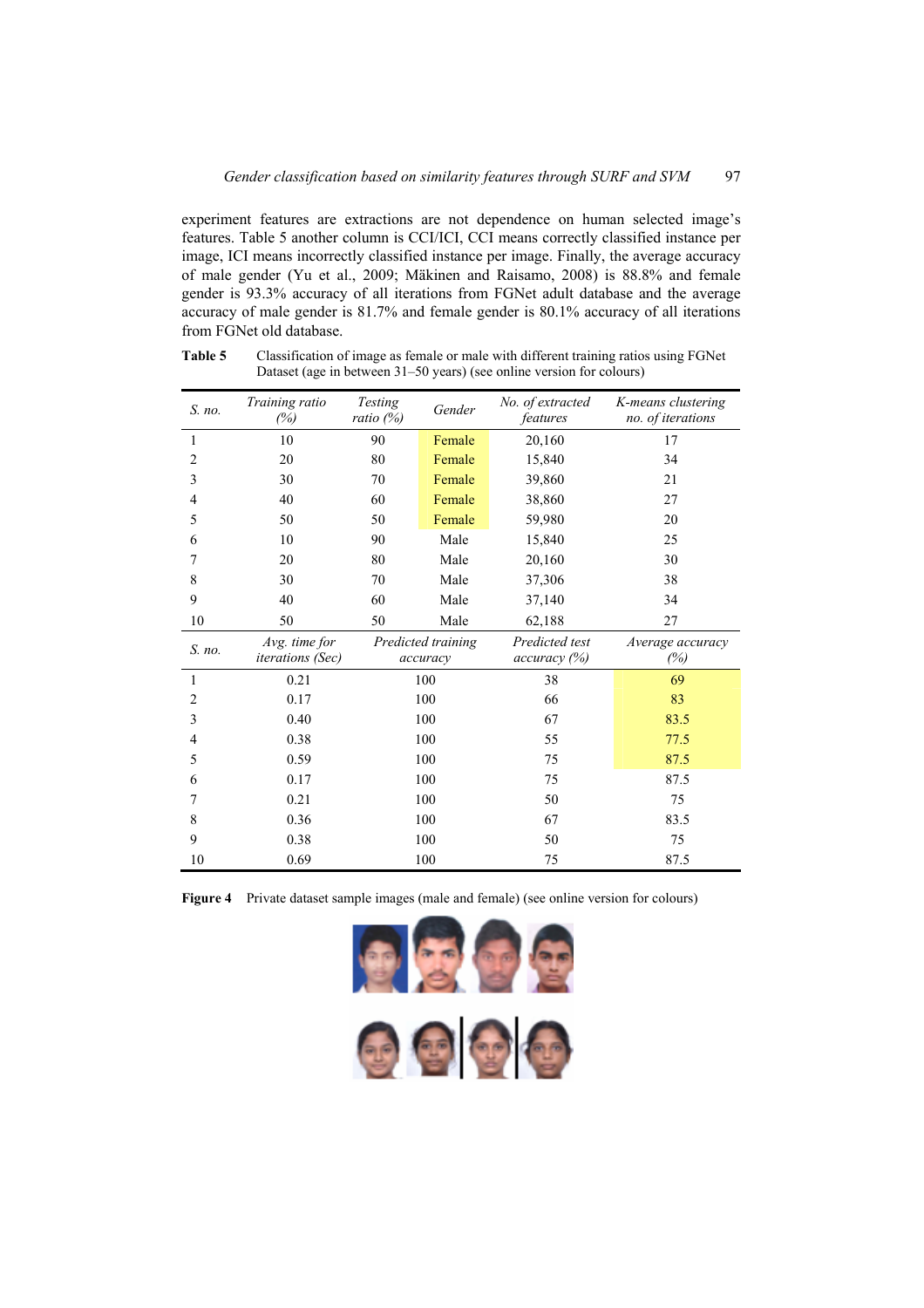| S. no.         | Training ratio<br>(%)                    | Testing ratio<br>(%)           | Gender | No. of extracted<br>features   | K-means clustering<br>no. of iterations |
|----------------|------------------------------------------|--------------------------------|--------|--------------------------------|-----------------------------------------|
| 1              | 10                                       | 90                             | Male   | 2,554                          | 12                                      |
| $\overline{2}$ | 20                                       | 80                             | Male   | 3,788                          | 19                                      |
| 3              | 30                                       | 70                             | Male   | 4,554                          | 16                                      |
| $\overline{4}$ | 40                                       | 60                             | Male   | 5,978                          | 32                                      |
| 5              | 50                                       | 50                             | Male   | 8,934                          | 15                                      |
| 6              | 60                                       | 40                             | Male   | 9,972                          | 34                                      |
| 7              | 70                                       | 30                             | Male   | 13,050                         | 38                                      |
| 8              | 80                                       | 20                             | Male   | 12,556                         | 34                                      |
| 9              | 90                                       | 10                             | Male   | 14,854                         | 42                                      |
| S. no.         | Avg. time for<br><i>iterations</i> (Sec) | Predicted training<br>accuracy |        | Predicted test<br>accuracy (%) | Average accuracy<br>(%)                 |
| 1              | 0.06                                     | 100                            |        | 79                             | 89.5                                    |
| 2              | 0.08                                     | 100                            |        | 92                             | 96                                      |
| 3              | 0.08                                     | 100                            |        | 92                             | 96                                      |
| 4              | 0.13                                     | 100                            |        | 70                             | 85                                      |
| 5              | 0.17                                     | 100                            |        | 50                             | 75                                      |
| 6              | 0.18                                     | 100                            |        | 100                            | 100                                     |
| 7              | 0.14                                     | 100                            |        | 75                             | 87.5                                    |
| 8              | 0.18                                     | 100                            |        | 75                             | 87.5                                    |
| 9              | 0.15                                     | 100                            |        | 100                            | 100                                     |

**Table 6** Classification as male image with different training ratios using private database



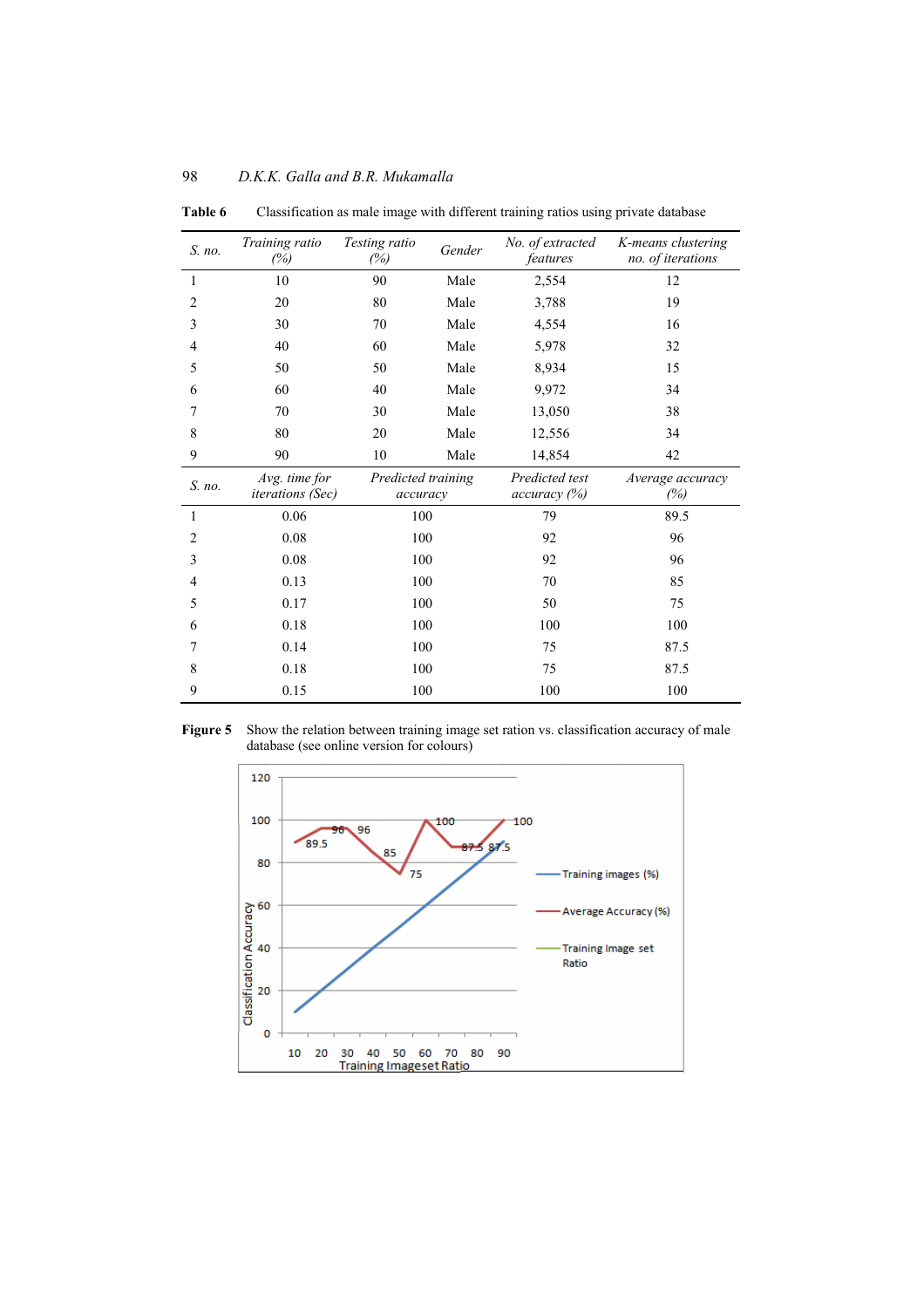| S. no.         | Training ratio<br>(%)                    | Testing<br>ratio (%) | Gender                         | No. of extracted<br>features   | K-means clustering<br>no. of iterations |
|----------------|------------------------------------------|----------------------|--------------------------------|--------------------------------|-----------------------------------------|
| 1              | 10                                       | 90                   | Female                         | 2,068                          | 10                                      |
| $\overline{c}$ | 20                                       | 80                   | Female                         | 4,012                          | 11                                      |
| 3              | 30                                       | 70                   | Female                         | 4,012                          | 21                                      |
| $\overline{4}$ | 40                                       | 60                   | Female                         | 6,080                          | 21                                      |
| 5              | 50                                       | 50                   | Female                         | 9,140                          | 28                                      |
| 6              | 60                                       | 40                   | Female                         | 9,626                          | 32                                      |
| 7              | 70                                       | 30                   | Female                         | 12,428                         | 20                                      |
| 8              | 80                                       | 20                   | Female                         | 12,506                         | 32                                      |
| 9              | 90                                       | 10                   | Female                         | 15,552                         | 16                                      |
| S. no.         | Avg. time for<br><i>iterations</i> (Sec) |                      | Predicted training<br>accuracy | Predicted test<br>accuracy (%) | Average accuracy<br>(%)                 |
| 1              | 0.05                                     |                      | 100                            | 64                             | 82                                      |
| $\overline{2}$ | 0.09                                     |                      | 100                            | 75                             | 87.5                                    |
| 3              | 0.08                                     |                      | 100                            | 58                             | 79                                      |
| $\overline{4}$ | 0.13                                     |                      | 100                            | 90                             | 95                                      |
| 5              | 0.17                                     |                      | 100                            | 75                             | 87.5                                    |
| 6              | 0.18                                     | 100                  |                                | 100                            | 100                                     |
| 7              | 0.16                                     | 100                  |                                | 75                             | 87.5                                    |
| 8              | 0.13                                     |                      | 100                            | 75                             | 87.5                                    |
| 9              | 0.16                                     |                      | 100                            | 50                             | 75                                      |

**Table 7** Classification as female image with different training ratios using private database





About Tables 6 and 7 explained about gender classification accuracy based on training ratios of private database images of SRKIT Here explained about male and female training ratio increased by 10% from 10% to 90% training database ratio. If training ratio increased automatically to increase the training image features and also increase the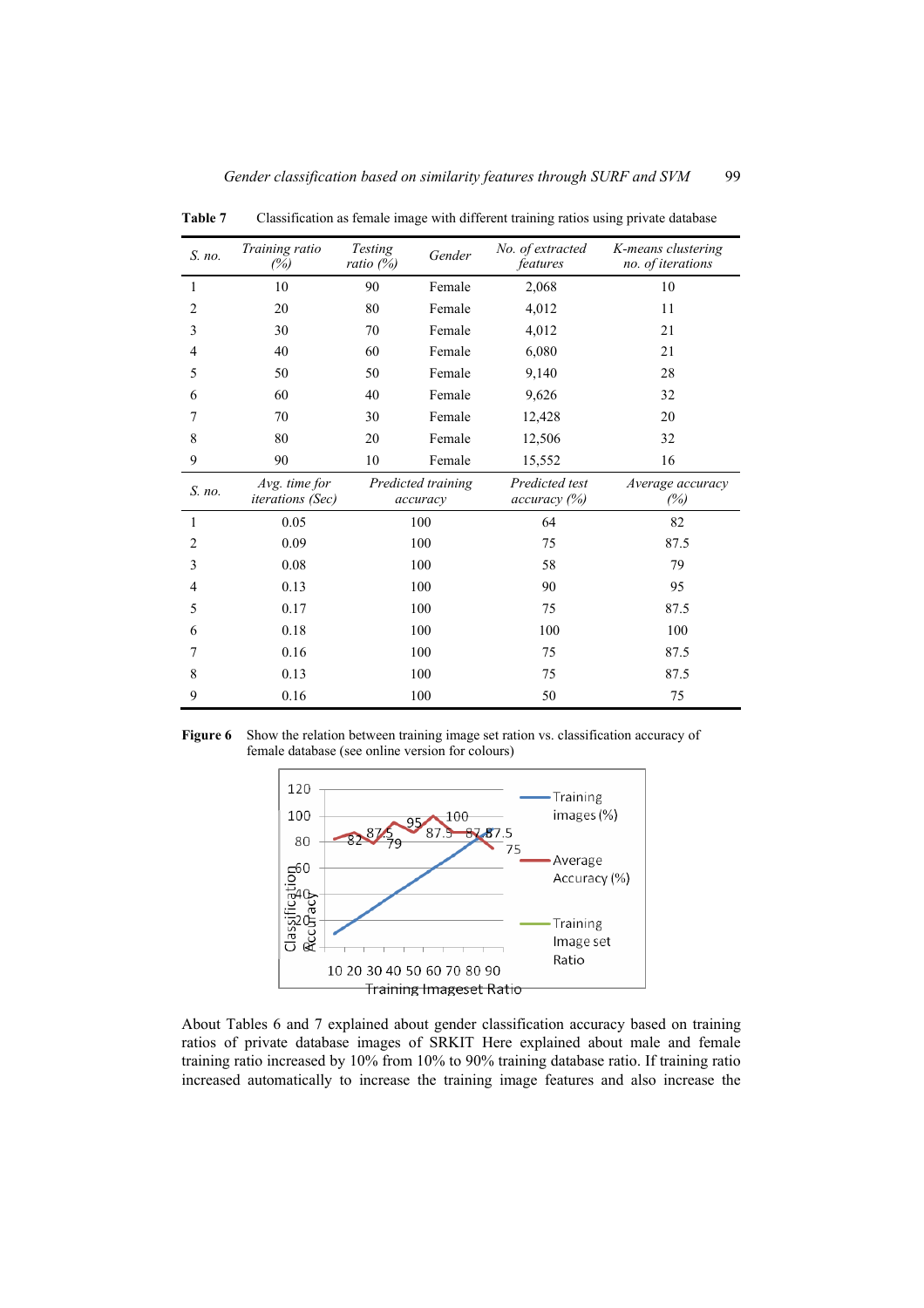average time for iteration in secs, but predicted testing accuracy did not increase, because features are extracted from training database randomly by using SURF algorithm. But general assumption increase the training database ratio then to increase the predicted test ratio and average accuracy ration also increases. But we observe in this experimental features are extractions are not dependence on human selected image's features. Finally, the average accuracy of male gender is 90.72% and female gender is 83.3% accuracy of all iterations from private database. Also shows graphs constructed based on training image set ratio and classification accuracy.

**Table 8** Confusion matrix for gender recognition on private database

| Gender |    |  |  |  |  |  |
|--------|----|--|--|--|--|--|
|        | М  |  |  |  |  |  |
| M      | 20 |  |  |  |  |  |
|        |    |  |  |  |  |  |

Table 8 explained regarding confusion matrix between male and female. We apply testing on totally 44 images, male images are 22 and females are 22. Applying our algorithm on private database when 20 images are correctly classified as male and two images are not recognised correctly, at the same as female images are also classified 21 images correctly out-off 22 but one image is recognised as incorrectly. Below, we show sensitivity, specificity and accuracy of private image database.

Sensitivity = 
$$
\frac{20}{(20+2)} = 90.90
$$
 Specificity =  $\frac{21}{(21+1)} = 95.45$  Accuracy =  $\frac{20+21}{(20+2+1+21)} = 93.18$ 

**Table 9** Comparison between different datasets with private dataset through average accuracy

| Dataset name         | Age       | Gender | Average accuracy |
|----------------------|-----------|--------|------------------|
| ORL dataset          |           | M      | 82.4             |
|                      |           | F      | 82.3             |
| <b>FGNet dataset</b> | $0 - 15$  | М      | 84.5             |
|                      |           | F      | 83.6             |
|                      | $16 - 30$ | M      | 88.8             |
|                      |           | F      | 93.3             |
|                      | $31 - 50$ | M      | 81.7             |
|                      |           | F      | 80.1             |
| Own/private dataset  |           | M      | 90.72            |
|                      |           | F      | 86.79            |

Table 9 and Figure 7 explained about relation between different databases (ORL database, FGNet database and private database) through accuracy. We observe that our private database got highest average accuracy compared with licensed databases.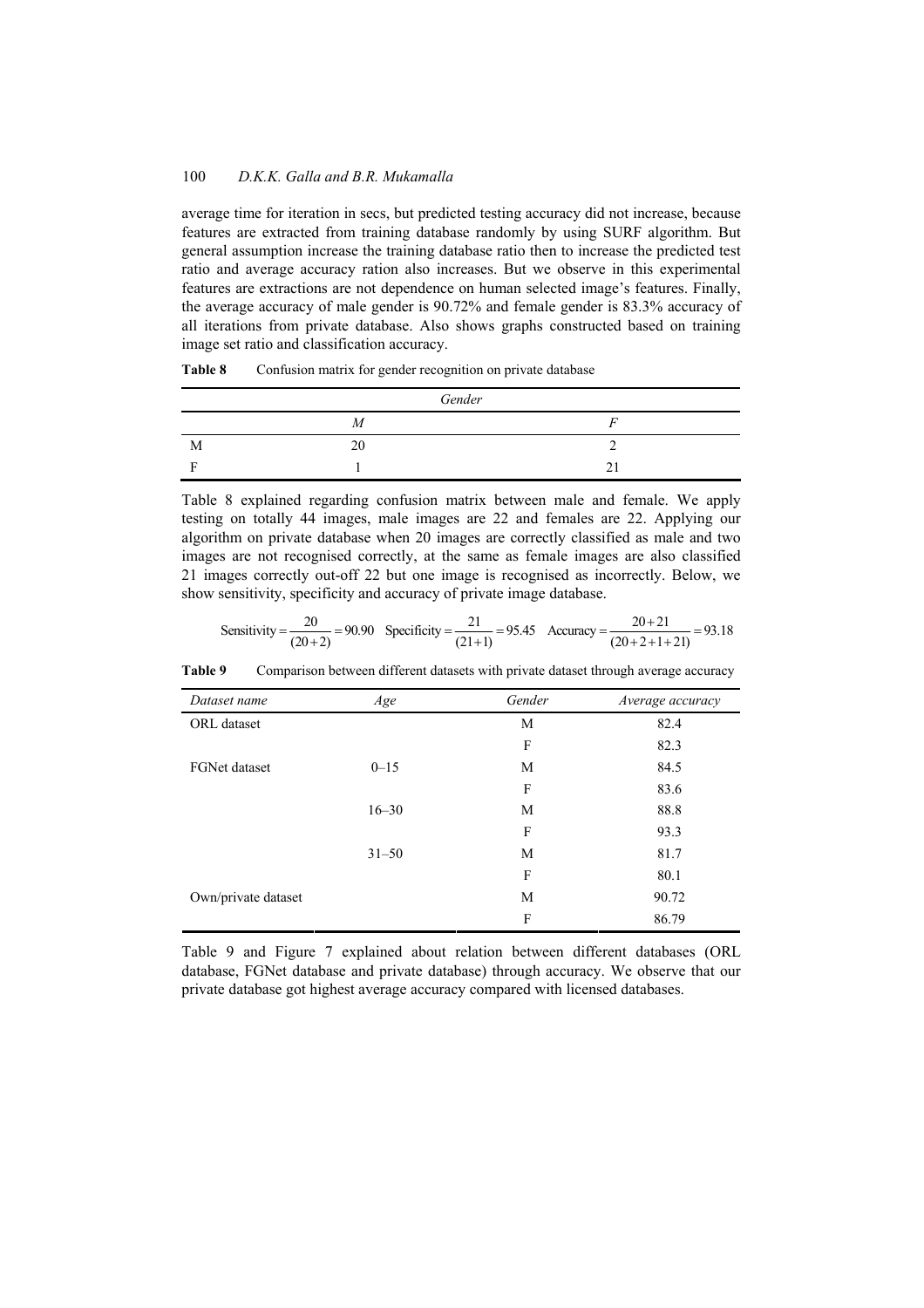

**Figure 7** Show the relation between different databases and average accuracy (see online version for colours)

# *2.3 Applications of gender classification*

Gender classification is used in wide range various applications those are demographic prediction, interaction between man and machine, detect diseases on face, smart doors implementation in rest rooms and railway bogies, business intelligence, image filtering, social media sites, close scrutiny systems, education and telecommunication applications, etc.

# **3 Conclusions**

Final conclusion about this paper is to classify the human genders (Cerit et al., 2016; Ramesha et al., 2010) (male and female) based on similarity features. In this paper, we observe accuracy of different databases (ORL, FGNet and private database). We use three algorithms SURF for feature extraction through different features like colour, shape, edge, location, etc. and K-means for clustering the various facial features for fastly classification and SVM for better classification to get better accuracy. Observation of this paper our private database got very good accuracy compare to other databases. In private database, male accuracy is 92.72% and female accuracy is 90.65%. In the feature work will add any other objects for classification, to get more accuracy within the less time and also compare with different type of algorithms and with different metrics.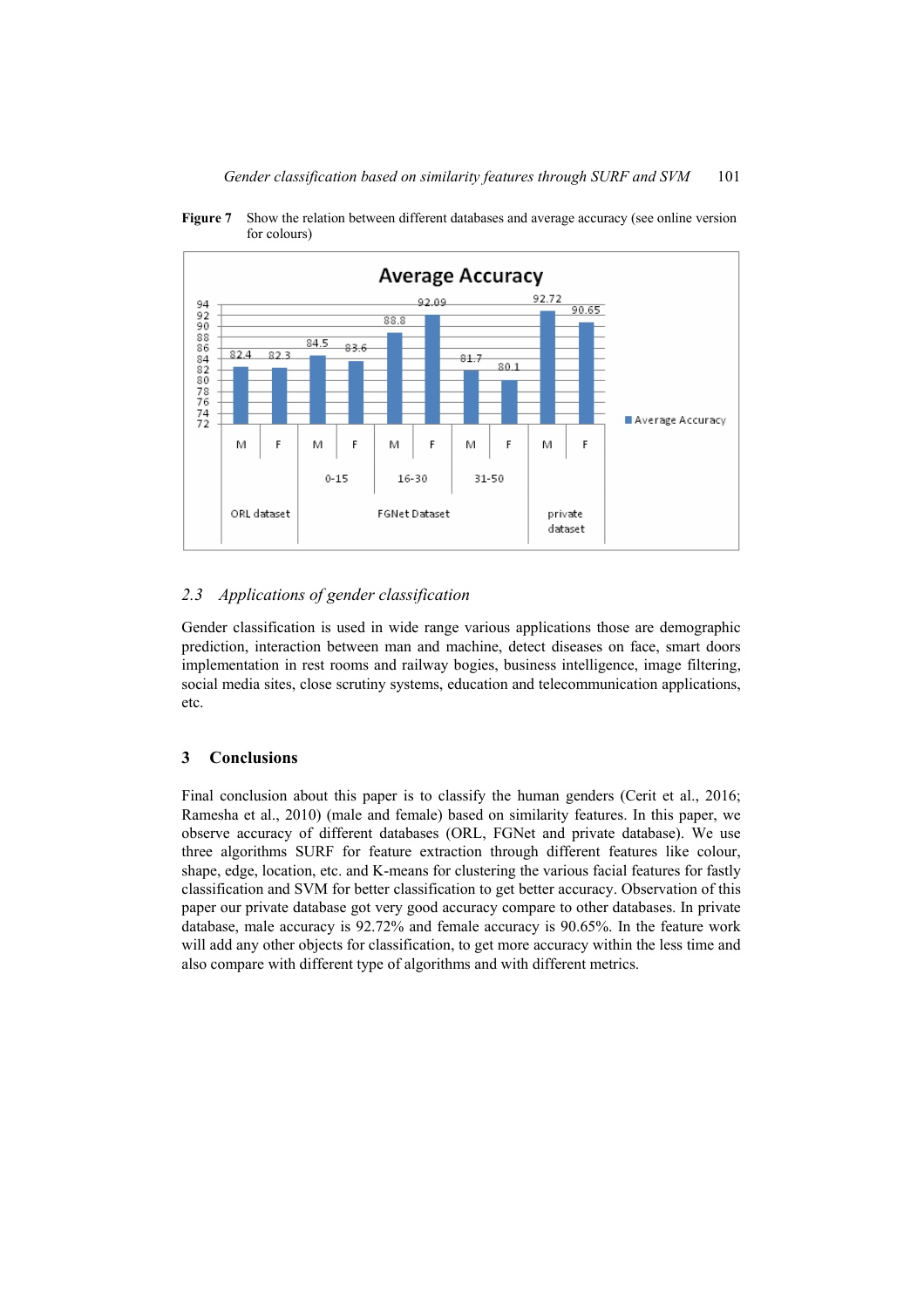#### **References**

- Afifia, M. and Abdelhamed, A. (2017) 'AFIF4: deep gender classification based on AdaBoost-based fusion of isolated facial features and foggy faces', submitted on 13 June 2017 (v1), last revised 18 November 2017 (this version, v5) Preprint submitted to Elsevier, 21 November, pp.1–26.
- Al Mashagba, E.F. (2016) 'Real-time gender classification by face', *International Journal of Advanced Computer Science and Applications (IJACSA)*, Vol. 7, No. 3, pp.332–336.
- Ali, A.M., Angelov, P. and Gu, X. (2016) 'Detecting anomalous behaviour using heterogeneous data', in *Advances in Computational Intelligence Systems: Contributions Presented at the 16th UK Workshop on Computational Intelligence*, Lancaster, UK, 7–9 September, pp.253–273.
- Antipov, G., Berrani, S.A. and Dugelay, J.L. (2016) 'Minimalistic CNN-based ensemble model for gender prediction from face images', in *Pattern Recognition Letters*, January, Vol. 70, pp.59–65.
- Atallah, R.R. et al. (2018) 'Face recognition and age estimation implications of changes in facial features: a critical review study, *IEEE Access*, June, Vol. 6, pp.28290–28304.
- Ban, K-D. and Yoon, H. (2016) 'Gender classification of low-resolution facial image based on pixel classifier boosting', *ETRI Journal*, April, Vol. 38, No. 2, pp.347–355.
- Bukar, A.M., Ugail, H. and Connah, D. (2016) 'Automatic age and gender classification using supervised appearance model', *Journal of Electronic Imaging*, November/December, Vol. 25, No. 6, pp.061605-1–061605-11.
- Cerit, B., Arda Býlýk, S. and Demirci, M.F. (2016) 'Analysis of the effect of image resolution on automatic face gender and age classification', *Signal Processing and Communication Application Conference (SIU)*, May, IEEE.
- Da'san, M., Alqudah, A. and Debeir, O. (2015) 'Face detection using viola and Jones method and neural networks', *IEEE International Conference on Information and Communication Technology Research*, pp.40–43.
- Deshpande, N.T. and Ravishankar, S. (2017) 'Face detection and recognition using Viola-Jones algorithm and fusion of PCA and ANN', *Advances in Computational Sciences and Technology*, Research India Publications, Vol. 10, No. 5, pp.1173–1189, ISSN: 0973-6107.
- Dhomne, A., Kumar, R. and Bhan, V. (2018) 'Gender recognition through face using deep learning', *Procedia Computer Science*, (ICCIDS 2018) ScienceDirect, Vol. 132, pp.2–10.
- Dileep, M.R. and Dant, A. (2018) 'Human age and gender prediction based on neural networks and three sigma control limits', *Applied Artificial Intelligence*, Vol. 32, No. 3, pp.281–292.
- Fazl-Ersi, E., Mousa-Pasandi, M.E., Laganiere, R. and Awad, M. (2014) 'Age and gender recognition using informative features of various types', in *2014 IEEE International Conference on Image Processing (ICIP)*, IEEE, pp.5891–5895.
- Jain, S., Sunil Kumar, B.L. and Shettigar, R. (2017) 'Comparative study on SIFT And SURF face feature descriptors', *International Conference on Inventive Communication and Computational Technologies (ICICCT @ IEEE)*, pp.200–205.
- Jia, S., Lansdall-Welfare, T. and Cristianini, N. (2017) 'Gender classification by deep learning on millions of weakly labelled images', in *Proceedings – 16th IEEE International Conference on Data Mining Workshops, ICDMW 2016*, [7836703] (*Proceedings of the International Conference on Data Mining Workshops)*, IEEE Computer Society, pp.462–467, DOI: 10.1109/ICDMW.2016.0072.
- Kaur, K.D., Rai, P. and Khanna, P. (2017) 'Gender classification system for half face images using multi manifold discriminant analysis', *7th International Conference on Cloud Computing, Data Science & Engineering – Confluence*.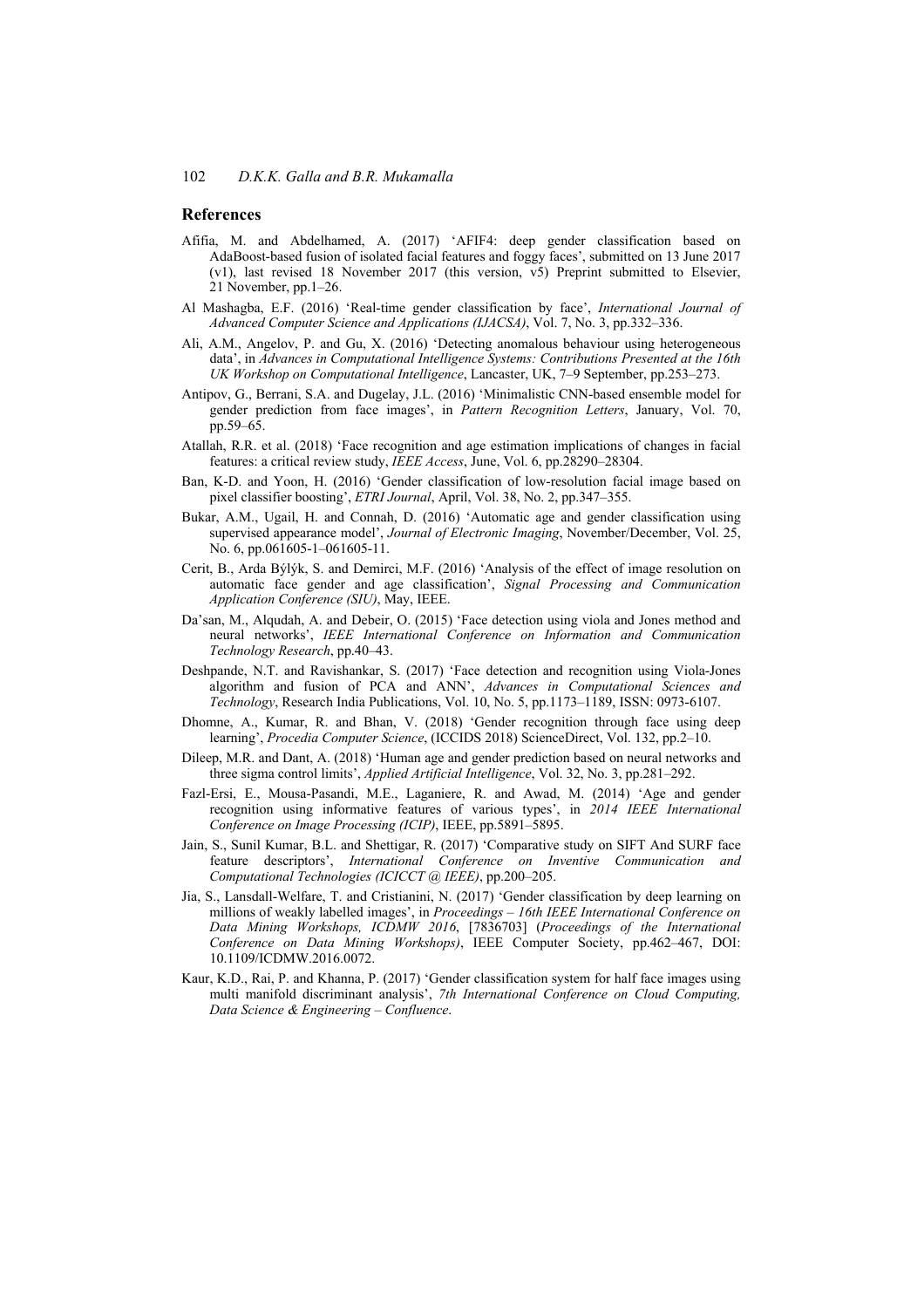- Khalifa, T. et al. (2018) 'Gender prediction from facial images using local binary patterns and histograms of oriented gradients transformations', *OHU J. Eng. Sci.*, Vol. 7, No. 1, pp.14–22, ISSN: 2564-6605.
- Kishore, G.D.K. (2017) 'A literature survey on object classification techniques', *International Journal of Advanced Technology in Engineering and Science*, Vol. 5, No. 3, pp.779–786.
- Kishore, G.D.K. and Babu Reddy, M. (2017) 'Comparative analysis between classification algorithms and data sets (1:N & N:1) through WEKA', *Open Access International Journal of Science and Engineering*, Vol. 2, No. 5, pp.23–28.
- Kishore, G.D.K. and Babu Reddy, M. (2018) 'Analysis and prototype sequences of face recognition techniques in real-time picture processing', *Intelligent Engineering Informatics*, *Advances in Intelligent Systems and Computing*, Vol. 695, Springer Nature Pte Ltd., Singapore.
- Liew, S.S. (2016) 'Gender classification: a convolutional neural network approach', *Turkish Journal of Electrical Engineering & Computer Sciences*, March, Vol. 24, pp.1248–1264.
- Lin, F., Wu, Y., Zhuang, Y., Long, X. and Xu, W. (2012) 'Human gender classification: a review', *International Journal of Biometrics*, Inderscience Enterprises Ltd.
- Mäkinen, E. and Raisamo, R. (2008) 'An experimental comparison of gender classification methods', *Pattern Recognition Letters*, Vol. 29, No. 10, pp.1544–1556.
- Mansanet, J., Albiol, A. and Paredes, R. (2016) 'Local deep neural networks for gender recognition', in *Pattern Recognition Letters*, 15 January, Vol. 70, pp.80–86.
- Moghaddam, B. and Yang, M-H. (2000) 'Gender classification with support vector machines', *Proceedings, Fourth IEEE International Conference on Automatic Face and Gesture Recognition*, pp.306–311, ISBN: 0-7695-0580-5.
- Morteza, Z. and Yousefi, S. (2011) 'Gender recognition based on sift features', *International Journal of Artificial Intelligence & Applications (IJAIA)*, July, Vol. 2, No. 3, pp.87–94.
- Özbulak, G. and Aytar, Y. (2016) 'How transferable are CNN based features for age and gender classification?,' in *International Conference of the Biometrics Special Interest Group (BIOSIG)*, pp.1–6.
- Parkhi, O.M., Vedaldi, A. and Zisserman, A. (2015) 'Deep face recognition', in *BMVC*.
- Rahman, M.H., Chowdhury, S. and Bashar, M.A. (2013) 'An automatic face detection and gender classification from color images using support vector machine', *Journal of Emerging Trends in Computing and Information Sciences*, Vol. 4, No. 1, pp.5–11.
- Ramesh, R., Kulkarni, A.C., Prasad, N.R. and Manikantan, K. (2017) 'Face recognition using snakes algorithm and skin detection based face localization', *International Conference on Signal, Networks, Computing, and Systems*, *Lecture Notes in Electrical Engineering*, Vol. 395, Springer India.
- Ramesha, K., Raja, K.B., Venugopal, K.R. and Patnaik, L.M. (2010) 'Feature extraction based face recognition, gender and age classification', *International Journal on Computer Science and Engineering*, Vol. 2, No. 01S, pp.14–23.
- Seemanthini, K. and Manjunath, S.S. (2018) 'Human detection and tracking using HOG for action recognition', *Procedia Computer Science*, Science Direct, Vol. 132, pp.1317–1326.
- Selvam, I.P. and Muneeswaran, K. (2017) 'Gender recognition based on face image using reinforced local binary patterns', *Comput. Vis.*, The Institution of Engineering and Technology (IET), Vol. 11, No. 6, pp.415–425.
- Shan, C. (2012) 'Learning local binary patterns for gender classification on real-world face images', *Pattern Recognition Letters*, Vol. 33, No. 4, pp.431–437.
- Simonyan, K. and Zisserman, A. (2015) 'Very deep convolutional networks for large-scale image recognition', in *ICLR*.